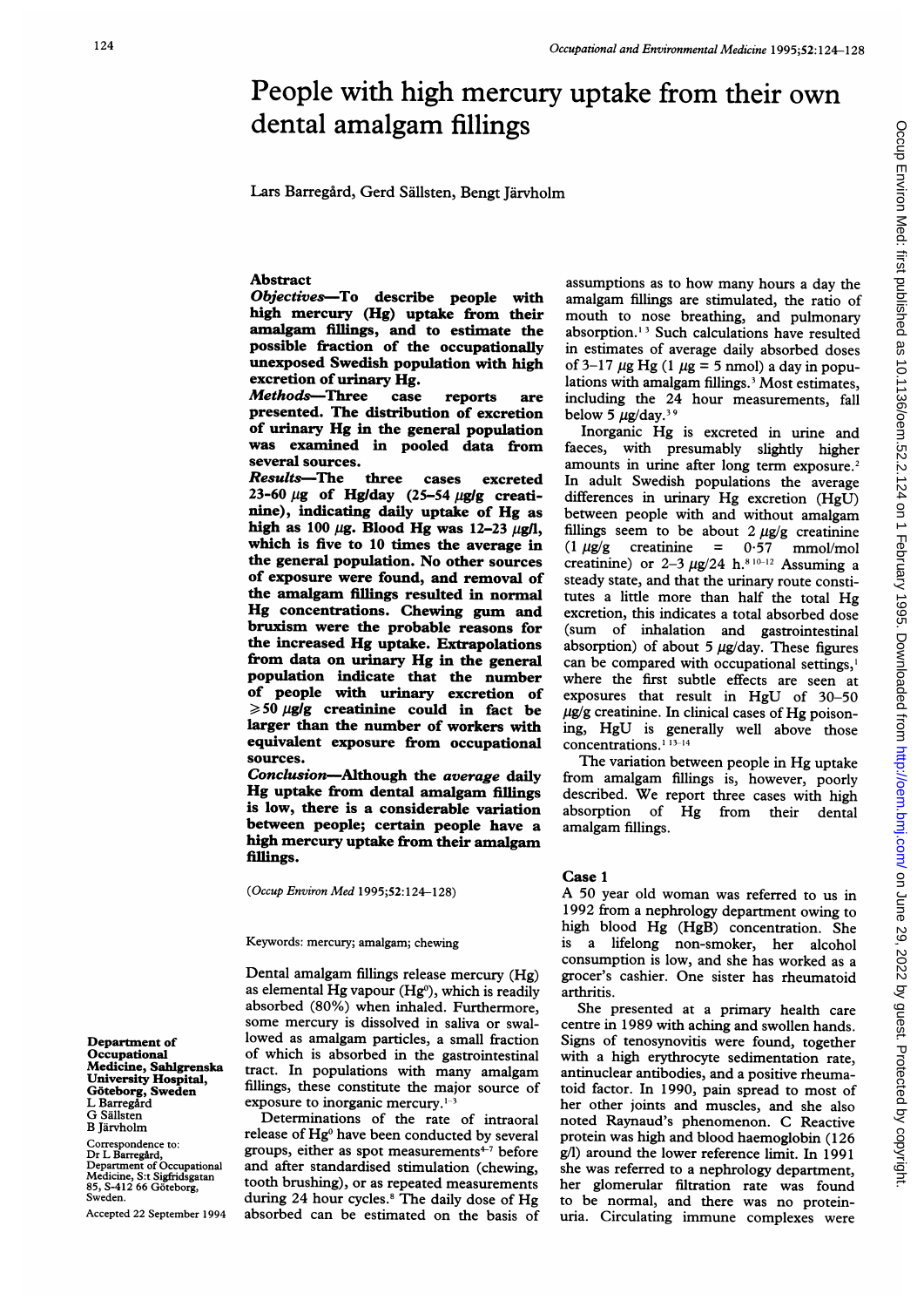Table <sup>1</sup> Background data and results from biological monitoring of Hg in three people with high Hg uptake from their amalgam fillings, and corresponding data from a control group of 20 occupationally unexposed people (six men and 14 women) from the same geographical region as the three cases (case <sup>3</sup> was originally included in the control group, but is excluded here)

|                                   | Case 1                   | Case 2                    | Case 3                  | Control group<br>(mean (range)) |
|-----------------------------------|--------------------------|---------------------------|-------------------------|---------------------------------|
| Year of birth                     | 1941                     | 1937                      | 1938                    | 1949 (1934–1961)                |
| Amalgam surfaces (n)              | 34                       | 40                        | 42                      | 37 (13-69)                      |
| <b>Bruxism</b>                    | Yes                      | Not known                 | Probably                | 3/20                            |
| Chewing gum                       | Yes                      | Yes, nicotine             | Yes, nicotine           | 1/20                            |
| Fish consumption                  |                          |                           |                         |                                 |
| (times/week)                      | 1                        | $\mathbf{2}$              | 3                       | $1.4(0.5-4)$                    |
| Before removal of amalgam:        |                          |                           |                         |                                 |
| $HgB(\mu g/l)$                    | 23 (May 1992)            | 12 (October 1992)         | 13 (July 1993)          | $2.7(0.2-6.6)$                  |
|                                   |                          | 21 (December 1992)        |                         |                                 |
| $HgU(\mu g/g)$ creatinine)        | 48, 54 (May 1992)        | 47, 36, 53 (October 1992) | 25 (July 1993)*         | $2.7(0.8-6.7)$                  |
|                                   | 50 (June 1992)           | 37 (December 1992)        |                         |                                 |
| $HgU(\mu g/24 h)$                 | 52 (June 1992)           | 60 (December 1992)        | 23 (July 1993)          | Not measured <sup>+</sup>       |
| $HgF(\mu g/24 h)$                 | 144 (June 1992)          | 126, 168 (December 1992)  | 172, 184 (July 1993)    | Not measured#                   |
| Intraoral Hg release rate (ng/s): |                          |                           |                         |                                 |
| <b>Baseline</b>                   | $0.26$ (May 1992)        | $0.30$ (December 1992)    | $0.49$ (November 1988)  | $0.27(0.02 - 0.95)$             |
| After chewing gum                 | $0.75$ (May 1992)        | $2.3$ (December 1992)     | $1.1$ (November 1988)   | $0.36(0.04-1.0)$                |
| After removal of amalgam:         |                          |                           |                         |                                 |
| $HgB(\mu g/l)$                    | $0.4$ (August 1993)      | $2.8$ (January 1994)      | $9.5$ (January 1994)    |                                 |
| $HgU$ ( $\mu$ g/g creatinine)     | 2.9 (August 1993)        | $6.0$ (January 1994)      | 12 (January 1994) §     |                                 |
| $HgU$ ( $\mu$ g/24 h)             | 3.5 (August 1993)        | $8.6$ (January 1994)      | 12 (January 1994) \     |                                 |
| $HgF(\mu g/24 h)$                 | $2.3, 2.3$ (August 1993) | $2.5, 4.4$ (January 1994) | 65, 59 (January 1994) § |                                 |

\*Hg-U was 28 µg/g creatinine in November 1988, 4·0-22 µg/g creatinine in 1989, and 3·0-9·6 µg/g creatinine in 1990.<br>†Expected mean 3–4 µg/24 h, depending on creatinine excretion.<br>‡Expected mean 68 µg/24 h, as calculated fr

§After the end of chewing, but without removal of amalgam. Dates for determination of mercury in each case are in parentheses.

moderately increased, but there were no signs of complement factor (C3 or C4) consumption. The diagnosis was probable systemic lupus erythematosus and she was treated with prednisolone and azathioprin. At her own request, her HgB concentration was checked and found to be high. High concentrations of HgB and HgU were confirmed by us in 1992, and the rate of release of Hg after chewing was higher than normal (table 1). Faecal Hg (HgF) also seemed to be high, although good reference data are lacking. There was no occupational source of exposure to Hg and a check of her husband's urine (an indirect way of checking possible domestic Hg contamination) showed Hg excretion within normal limits. She ate fish once a week.

Her odontological history showed extensive dental treatment with amalgam fillings performed in 1975, when old fillings were replaced. In 1989, when her arthralgia had developed, a dental infection was detected and treated. Dental wear compatible with bruxism was noted, and she was given an occlusal splint. In 1991 (before her HgB was checked for the first time) a couple of cracked fillings had been removed. She used about five chewing gums a week (one hour each). In 1992 she had five amalgam crowns and altogether 34 amalgam surfaces. There were no signs of gingivitis.

She reported slight symptoms of nervousness, anxiety, temper changes, deteriorated memory, concentration difficulties, and tiredness, all of which had developed since the mid-1970s. A general check up and neurological examination showed normal results, and there were no abnormal psychiatric signs. An objective test for tremor ("hole tremometer" and "V tremometer")<sup>15</sup> showed normal results. Urinary albumin excretion was normal (3-4 mg/l).

After removal of all amalgam fillings her HgU and HgF excretion decreased, as did her HgB (table 1). She also reported <sup>a</sup> general feeling of better health and experienced less concentration difficulties than previously. Sedimentation rate, autoantibodies, and circulating immune complexes were unchanged. She is still on prednisolone and azathioprin treatment (in 1993).

#### Case 2

A 44 year old salesman was referred to us from his dentist in 1992, owing to high HgU. He is an ex-smoker as of 1991, and his alcohol consumption is moderate.

In the late 1980s he noted pain in his extremities and in the lateral parts of his chest. In 1990 he also had palpitations and attacks of faintness. A psychiatrist suspected depression and treated him with clomipramin. At a department of internal medicine he was found to have moderate hypertension and was treated with metoprolol. Leukocytosis of unknown origin was noted. In 1991 <sup>a</sup> myocardial infarction was diagnosed. After that, coronary arteriography showed atherosclerosis in two coronary arteries, and percutaneous coronary angioplasty was performed in 1992. His leukocytosis disappeared but the diffuse pain continued, and he had periods of febrility. He also complained of general tiredness. It was suspected that he had sequelae after a virus infection, but no definite diagnosis could be made.

His dentist had noted sudden extensive caries in 1990, which was considered to be due to his use of clomipramin (decreased salivation) at the time. Amalgam treatment was given. At the patient's request, his HgU concentration was checked in September 1992, and found to be high, and therefore he was referred to our department.

At the examination he still complained of pain in his arms, legs, and the lateral parts of his chest. As well as general tiredness and increased need to rest and sleep, he reported moderate restlessness and concentration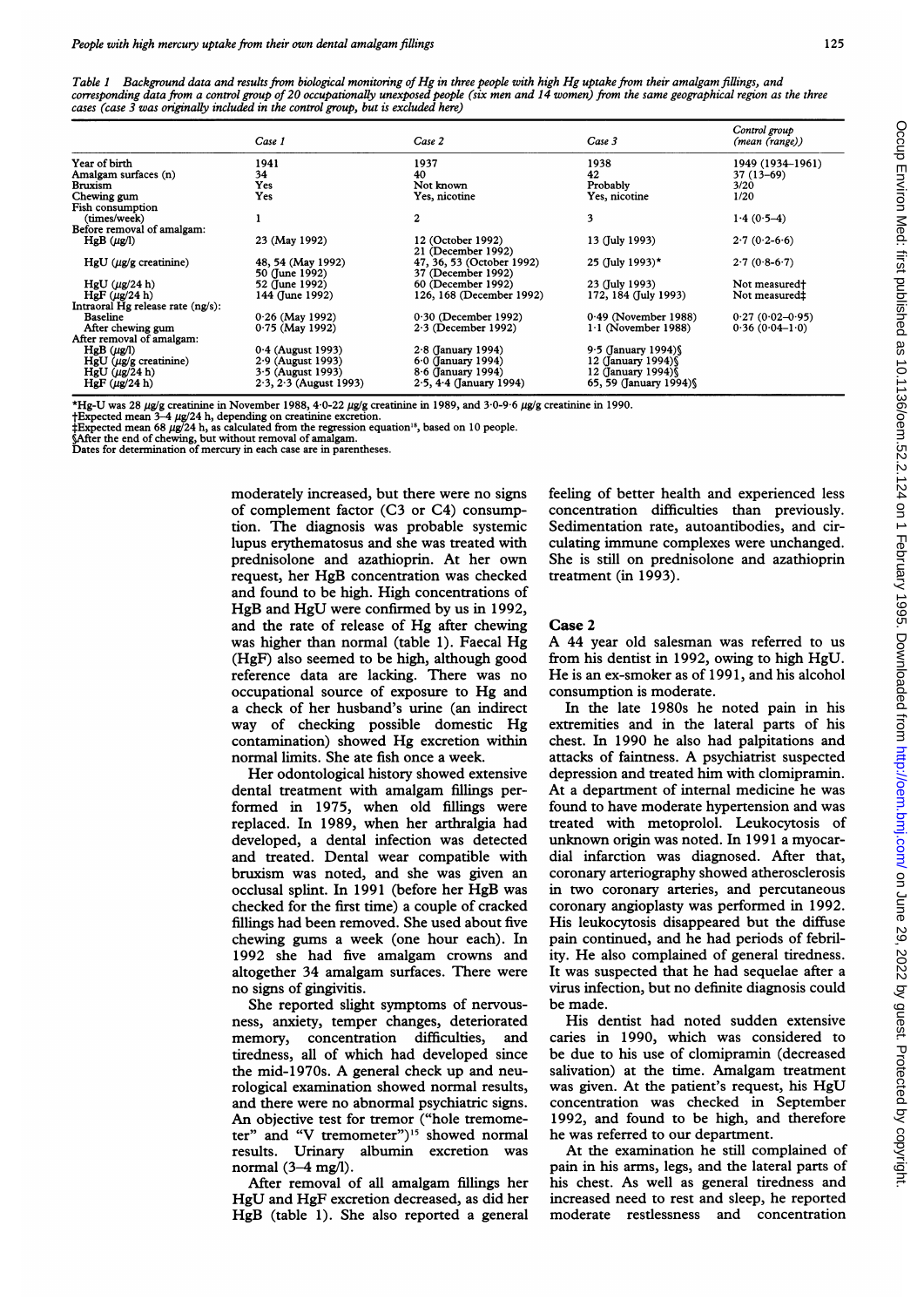difficulties. We confirmed high HgU excretion and increased HgB (table 1). The Hg release from dental amalgam fillings was high after stimulation with chewing gum. There was no occupational exposure, and no Hg in air could be detected in his apartment, when checked with a Jerome mercury detector, model 41 1. He ate fish twice <sup>a</sup> week. He chewed about eight pieces of gum a day, most of them containing nicotine, and estimated his total chewing time to be about 10 h <sup>a</sup> day. He had 40 amalgam surfaces (including two crowns). There was no gingivitis.

General and neurological examinations showed a blood pressure of 200/100, pulse rate 52/minute (on metoprolol), but no tremor or other abnormal neurological findings. His albumin excretion was normal (8 mg/l), as were blood cell counts, serum electrophoresis, serum electrolytes, thyroid and liver function, blood glucose, and serum vitamin B 12. After removal of all amalgam fillings, his HgU and HgF excretion decreased as did his HgB. At the end of the removal period, he reported a general improvement of health. The pain and tiredness disappeared, and only slight restlessness and concentration difficulties remain.

#### Case 3

This subject was re-examined in 1993, but her high HgU excretion was noted as early as 1988 when she was <sup>a</sup> 50 year old woman who took part in a study of ours on exposure to Hg from dental amalgam in the general population. Unexpectedly, high HgU was found, and the possible reasons for this were further investigated.'6 She had been a smoker until 1987, had moderate (< 100 g per week) alcohol consumption, and had a white collar job at a hospital. She had experienced some exertional dyspnoea since the 1970s, and she took thyroxin supplement due to hypothyreosis detected in 1980, but apart from that, she considered herself to be in relatively good health. In 1991 her dyspnoea had increased and a pulmonary emphysema with lack of alpha-(homozygotic) was diagnosed. A moderate finger tremor, (both at rest and as intention tremor) was noted at the physical examination. She reported that the tremor had been present since her teenage years, and that it increased when she was tired or under stress.

Repeated determinations of HgU from 1988 to 1990 showed concentrations that fluctuated over the years (footnote to table 1). There was no source of exposure to Hg in her workplace or her home, as confirmed by measurements in air. She eats (high sea) fish three times a week. She has intermittently used chewing gum with nicotine since she stopped smoking.

She has a higher number of amalgam surfaces than the Swedish average. Her dentist suspects her to be a bruxist. There are no signs of gingivitis. In 1988, the intraoral release of Hg was higher than normal (table 1). We concluded that the probable source of high HgU excretion was her own amalgam fillings. She was not interested, however, in having them removed. Her dentist gave her an occlusal splint for use during the night to avoid wear on the fillings. She used it during the second half of 1989, but HgU had already decreased when she began to use it. Her use<br>of nicotine chewing gum was also variable.

A follow up in 1993 showed that her HgU excretion was high again. After changing from nicotine chewing gum to wet snuff and nicotine strips, the HgU and HgF excretion seemed to decrease (table 1).

### **Discussion**

These case reports show that certain people may have <sup>a</sup> high absorption of Hg from their dental amalgams. As this statement is based on the determination of Hg in biological fluids and in air, the accuracy of these determinations is crucial. The tubes and bottles used for sampling were tested, and were free from Hg. The determinations of HgB and HgU were made with the cold vapour atomic absorption (CVAAS) technique after wet digestion at the Swedish National Institute of Occupational Health, a laboratory with extensive experience.'7 Quality control with external reference samples (urine, K1 Metalle, Behring Institute, Marburg, and batch 009024, Nycomed, Oslo: whole blood, Metalle 1, Behring Institute, and batches 906 and 10010, Nycomed, Oslo) in the same analytical series as the patients' samples showed good accuracy (averages deviated < 10% from recommended values for all five types of reference samples,  $n = 16$ ). The analyses of HgF were made at another laboratory with inductive coupled plasma mass spectrometry. Quality control (BCR 186 pig kidney) indicated good accuracy  $(1.98 \ \mu g/g (SD 0.20))$ n = 24 compared with the certified value of  $1.97 \mu g/g$ ). Furthermore a comparison with another laboratory that used CVAAS showed good agreement.'8 The determinations of the rate of intraoral release of Hg were made in our own laboratory with a design similar to that used by others.'9 A Jerome mercury detector, model 411 (Jerome Instruments) was calibrated before and after the intraoral measurements, with known amounts of saturated Hg vapour. After three exhalations through the mouth, the subjects held their breath at end tidal volume, and immediately put a short cardboard tube in the mouth with lips placed tightly around it. The cardboard tube was tightly connected to the probe of the Hg detector with a rubber cork. The instrument sucks 125 ml of air through the probe during 10 seconds. As the volume of the oral cavity is generally < 125 ml, air from the room was allowed to enter the oral cavity through a narrow plastic tube that penetrated the rubber cork. With a burette, the total volume of air that passed the Hg detector was kept under control. The rate of release during 12 seconds (two seconds elapsed from the end of exhalation until the start of sampling) was calculated as the average of four determi-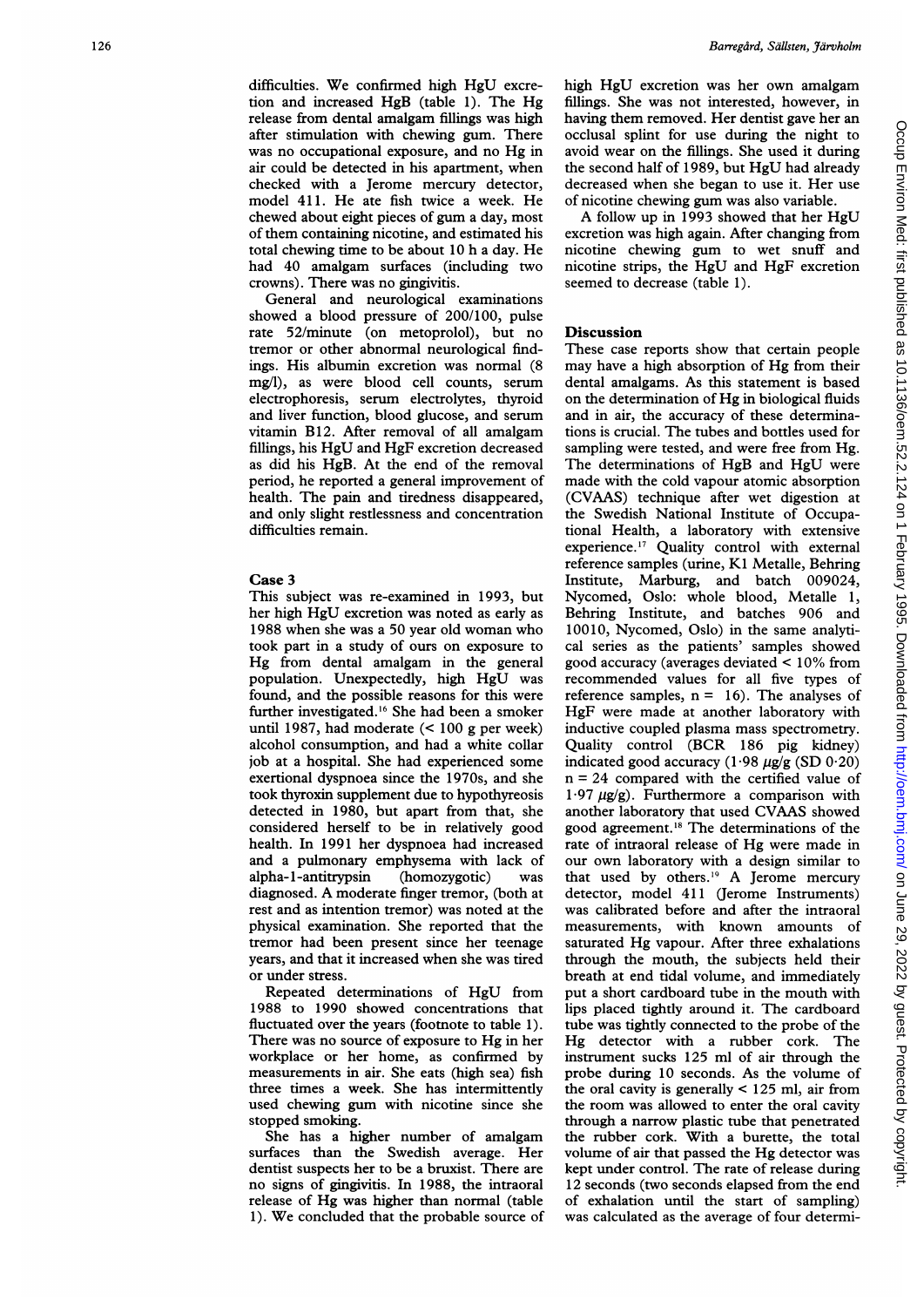Table <sup>2</sup> Distributions of HgU in 289 controls from five pooled Swedish studies (see text for references), and in 1636 subjects sampled at four local Swedish dentistry centres. (Expected  $(E)$  frequencies of high values are indicated, assuming log normal distributions with the same geometric means (SDs) as the observed (O) populations)

|                                | Controls from five<br>pooled studies $(n = 289)$<br>(µg/g creatinine) |     | Data from four dentistry<br>centres ( $n = 1636$ )<br>(ug/g creatinine) |    |
|--------------------------------|-----------------------------------------------------------------------|-----|-------------------------------------------------------------------------|----|
|                                | Ω                                                                     | E   | Ω                                                                       | E  |
| Percentiles (%):               |                                                                       |     |                                                                         |    |
| Median                         | $2 \cdot 1$                                                           |     | $4.0+$                                                                  |    |
| 95                             | 6.2                                                                   | 8·1 | 12                                                                      | 12 |
| 99                             | 9.0                                                                   | 15  | 20                                                                      | 19 |
| 99.9                           |                                                                       | 28  | 39                                                                      | 33 |
| 99.99                          |                                                                       | 48  |                                                                         | 52 |
| Maximum<br>Geometric mean (SD) | $10-3$<br>2.0(2.4)                                                    |     | 72<br>3.5(2.1)                                                          |    |

\*Mean creatinine content 1·7 g/l.<br>†Equivalent of 2·4  $\mu$ g/g creatinine if creatinine is 1·7 g/l.

nations. The procedure was then repeated after 10 minutes of chewing a standardized (soft) type of gum at <sup>a</sup> rate of 76 chews <sup>a</sup> minute with a metronome. Table <sup>1</sup> shows the results from this method in a control group. The baseline release of Hg was higher, but the increase after chewing was lower than in most other reports.<sup>4-8</sup> The differences may be due to the type of chewing gum, and to the fact that our subjects had abstained from eating, drinking, and tooth brushing for only two hours. With the method described by Clarkson et  $al$ <sup>3</sup> the estimated daily average absorbed dose in the group is 6  $\mu$ g/day, which is in agreement with previous estimates. $13$ The studies were approved by the ethics committee of Goteborg University.

The first and second cases had HgU excretions of  $40-50 \mu g/g$  creatinine or 50-60  $\mu$ g/24 h. This is about 20 times higher than the average in Swedish control groups with amalgam fillings. If slightly more than half the absorbed dose is excreted in the urine, $13$  this indicates daily absorbed doses of about 100  $\mu$ g. The initial amounts of HgF were higher than in urine. Mercury in the faeces of subjects with amalgam fillings cannot, however, be used directly as an indicator of absorbed Hg. The reason is that only a small part of the inorganic Hg that passes through the gastrointestinal tract is absorbed. Instead, data on what fractions of absorbed Hg are eliminated in urine, faeces, or by other routes, have to be collected in subjects without amalgams, or with radioisotopes. Such data from humans is scarce.<sup>220</sup> The results from our two cases after removal of amalgam support the assumption that urinary and faecal excretion are of the same order of magnitude.

What are the possible explanations of the high Hg uptake in these three cases? They had similar numbers of amalgam surfaces as the controls (table 1). Their rates of release of Hg were higher than the average of controls after chewing, but not by a factor of 20, and the baseline rate of release was close to the average of the control group. It has been shown in experimental studies that the use of chewing gum increases release of Hg from amalgams,<sup>7</sup> and it is therefore reasonable to assume that chewing gum is one reason for the high release and uptake of Hg. Mechanical wear on

The fact that cases <sup>1</sup> and 2 had better health after removal of amalgam fillings, cannot be used as evidence that their Hg uptake affected their health. In occupational settings, <sup>a</sup> daily dose of Hg leading to HgU excretion of about 50  $\mu$ g/g creatinine does not generally result in clinical symptoms and  $21$   $22$  This exposure is equivalent, however, to the one where subtle effects have been shown from the central nervous system and the kidneys in epidemiological studies.<sup>121-23</sup> Therefore, an Hg uptake of this magnitude from <sup>a</sup> person's own amalgam fillings is definitely unacceptable. It corresponds to the limit for occupational exposure proposed by the World Health Organisation.24

An important issue is the frequency of high exposure to Hg from amalgam fillings. We have used three methods to estimate the fraction of the occupationally unexposed Swedish population that has high HgU excretion. Firstly, we made an inquiry to the laboratory already mentioned as to how many HgU analyses they had made in the last few years. The number for 1990-1992 was 3240, and the fraction from subjects without occupational exposure was estimated to be 70%, which would indicate about 2300 such samples. If no other high HgU concentrations were found among those samples, our first two cases detected during this period constitute 1/1150. Secondly, we pooled data  $(n = 289)$  on HgU, corrected for creatinine, in occupationally unexposed controls from six published Swedish studies (table 2).<sup>12 21 23 25-27</sup> All samples were collected from first morning urine in Hg free polyethylene bottles, and analysed by one of three well reputed laboratories, with external reference samples for quality control in each analytical series. The distribution was positively skewed and with a log normal distribution,<sup>28,29</sup> the expected values in the right tail were calculated. Thirdly we pooled data on HgU (same sampling procedure and laboratories as above, but uncorrected for creatinine) from four local dentistry authorities on subjects  $(n =$ 1636) who wanted to check their Hg concentrations, because of anxiety about negative health effects from their amalgam fillings. The distribution was positively skewed, and estimates from a log normal distribution were made (table 2). If Hg from amalgam fillings does not cause symptoms, which would thereby increase the probability of a urinary sample being sent for Hg analysis, this group should also be representative of the general population.

Extrapolations from these three sources of data are all relatively uncertain. The distributions in the two sets of data shown in table 2 were not quite log normal, and